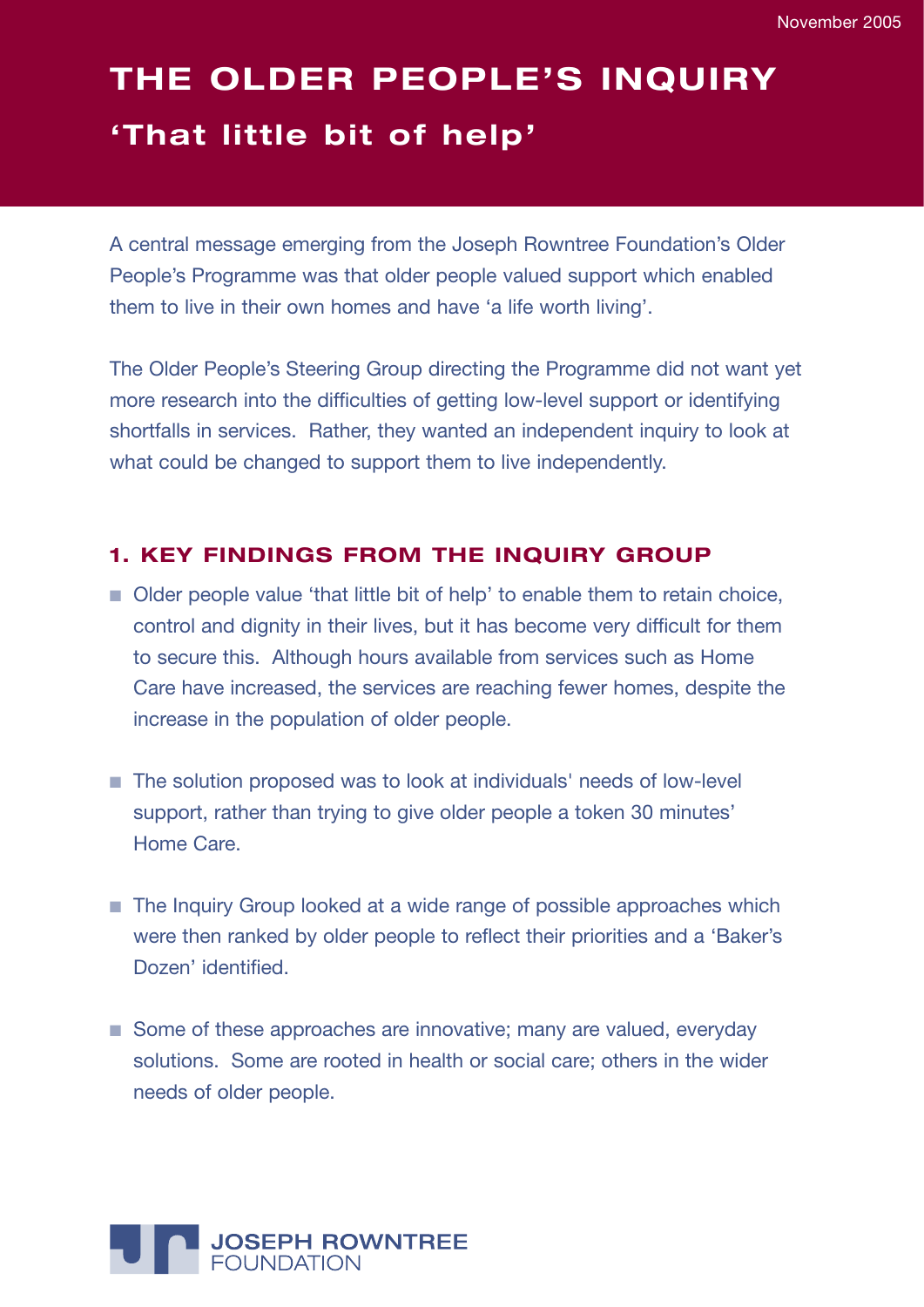- The Baker's Dozen was costed in relation to national and local plans. However, the Inquiry Group felt they should be treated as core services and not have to rely on time-limited funding. It would need extra money rather than redistributing resources from savings made from more intensive services.
- The Joseph Rowntree Foundation's Older People's Inquiry itself was one example of involving older people in the shaping of policy, planning and practice. It was strongly recommended that local and national areas should develop similar good practices.

# **1. INTRODUCTION**

This paper is based on the findings of the Older People's Inquiry, conducted in partnership with older people, academics and policy and practice stakeholders, into the provision of low-level support for older people – 'that little bit of help'. It grew out of the Joseph Rowntree Foundation's Older People's Programme. Defined and directed by older people, this Programme looked at the issues around growing older that were important to older people. One of the central messages which emerged was that older people really valued support which enabled them to live in their own homes – for example, help with cleaning, DIY, gardening, care of pets, chiropody, transport and befriending.

The Older People's Steering Group (the group which directed the Programme) did not want to undertake yet more research about the difficulties in getting support. Rather, they wanted to look at what could be changed to make independent living achievable.

The Joseph Rowntree Foundation agreed to fund an inquiry into 'That little bit of help', chaired by Malcolm Dean (social affairs leader writer for *The Guardian*) with a secretariat provided by Professor Norma Raynes, Dr Heather Clark and Dr Jennifer Beecham. Significantly, the largest group on the Inquiry was made up of older people themselves, in discussion with policymakers, practitioners, academics and other commentators on older people's issues. The aims of the inquiry were to identify examples of good practice; to highlight the shortfall in supply; and to outline the resources which might be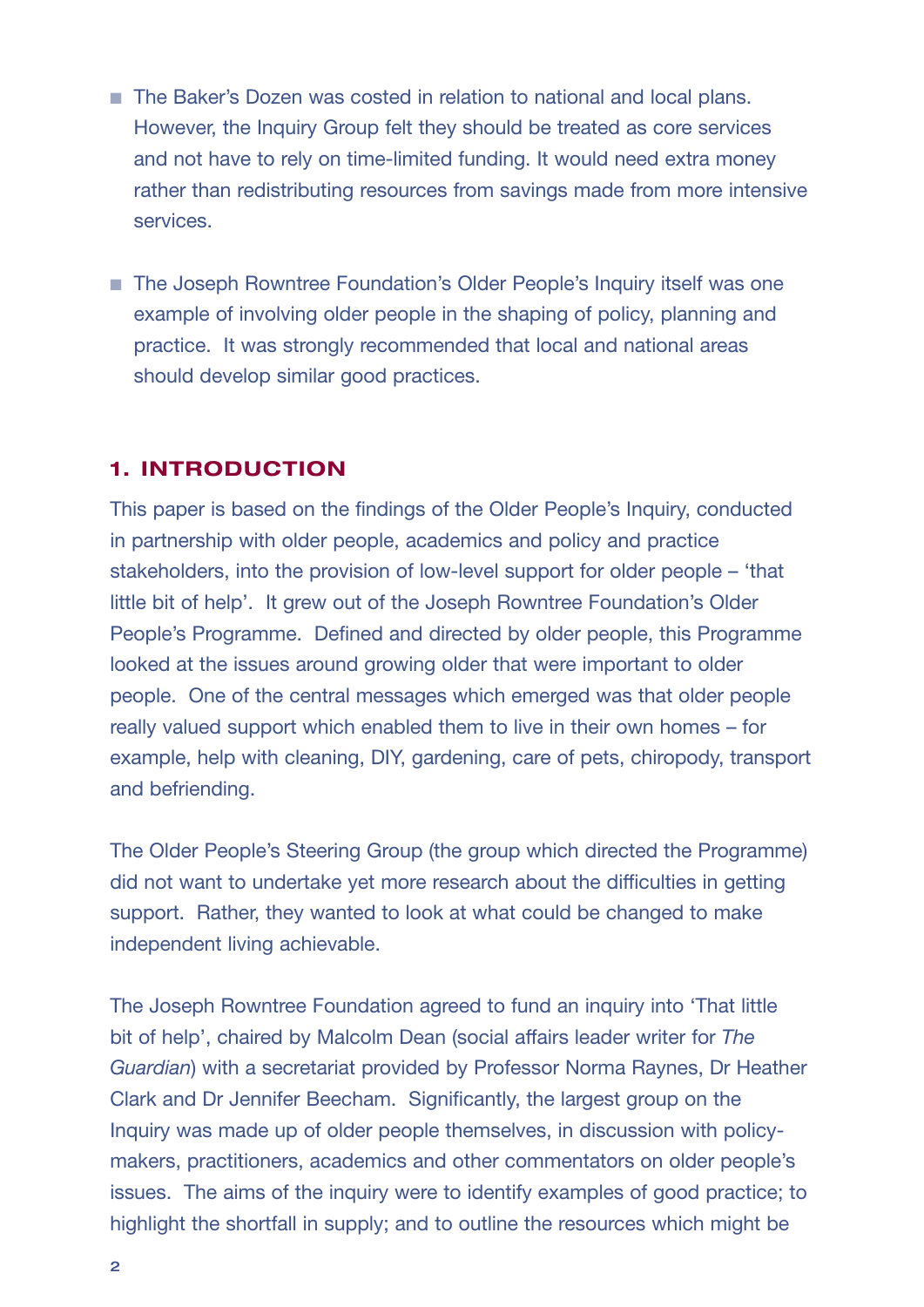needed in the future. While recognising that older people were only one of the key stakeholder groups, the consensus between all parties was that priorities for funding and action needed to be dictated by the priorities expressed by older people themselves – "what *we* want, not simply what *they* can offer".

## **2. IS THERE A PROBLEM?**

Living standards and expectations have risen over the past 20 years but older people in the Programme said that it was increasingly difficult for many to get support for their ordinary day-to-day requirements where support would have made such a difference to their quality of life. But social services and other partners had increasingly been focusing on more functional 'life and limb' issues. Older people were now increasingly sceptical about policies which were meant to enable them to stay in their own homes. Older people, without appropriate support, were being increasingly isolated in their own homes and just as disempowered as if living in the worst examples of institutional care.

Older people in the Programme said there was a lot of unmet need not being measured or addressed. "Unmet need" had even become a term to define what could be possible within existing resources, rather than measuring the shortfall. Older people said that thinking had become so fixed on existing resources, that it was difficult for policy-makers and practitioners to move beyond priority-setting within the budgets available.

# **3. THE SERVICE GAP: 'THAT LITTLE BIT OF HELP' OR INTENSIVE SERVICES?**

This briefing note highlights some of the shortfall in service provision; a companion project of the Inquiry Group will look specifically at 'unmet need'.

#### **3.1. Origins**

Services such as Home Care or Sheltered Housing started out as low-level support services. They were not developed as high dependency ones which aimed to keep older people out of residential care. During the 1980s, prior to the implementation of the Community Care Act, the user profiles for services like Home Care had begun to shift towards increased physical and mental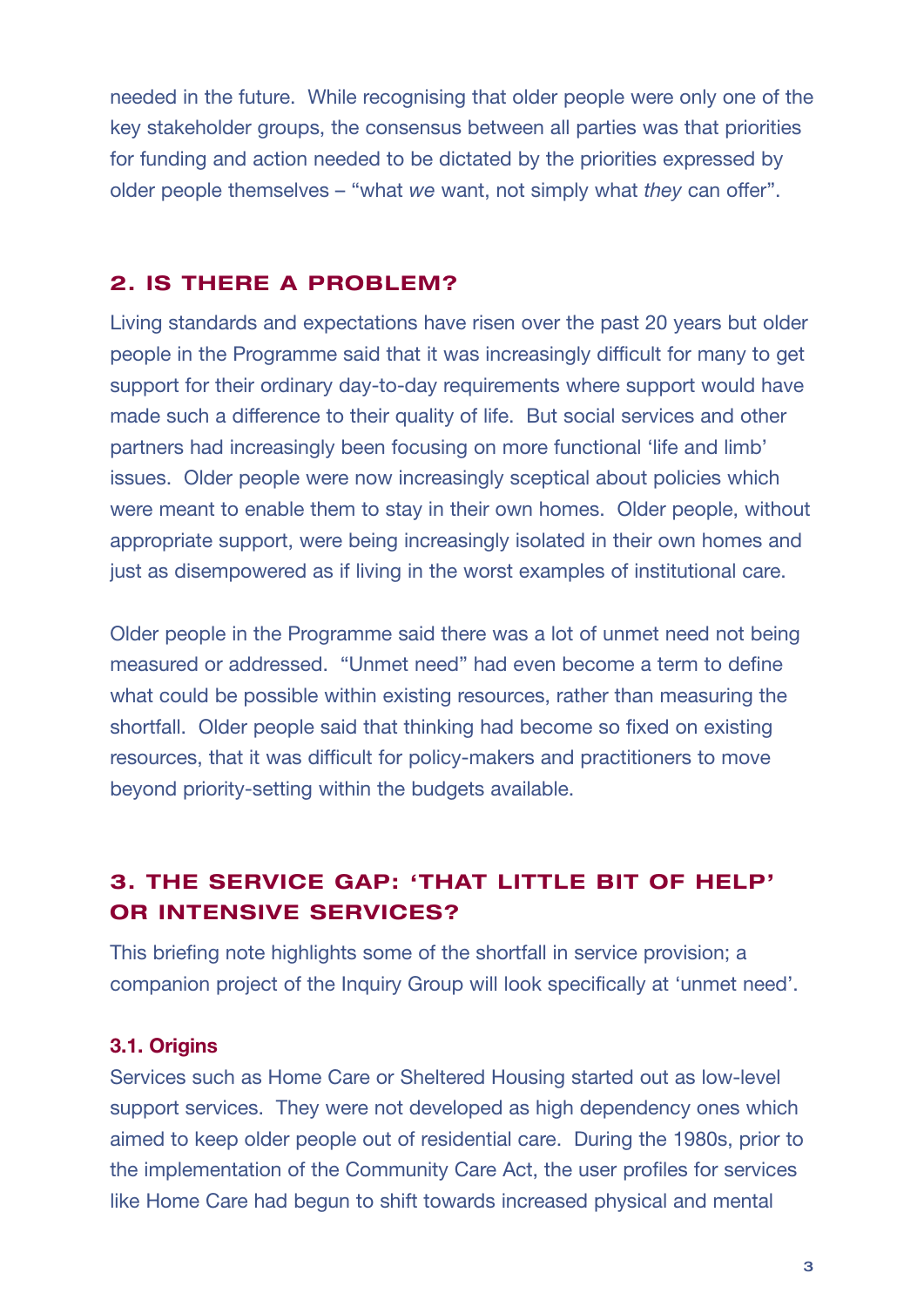4

impairment, similar to those previously seen in residential settings. Typically a local authority's number of Home Care clients would fall from 6,500 at the start of this period, to 2,500 just before implementation of the Act, as the level of support required increased.

#### **3.2. The current picture**

The number of older people with access to Home Care has declined while the population of older people is increasing.

The number of Home Care hours doubled between 1992 and 2004. This period also saw a decline in public sector direct provision, and an increase in other provision, but the overall picture is one of growth.

However, the number of households receiving Home Care has continued to decline.

Home Care has continued to develop as a more intensive 'high dependency' service. It is not the only service designed to deliver lowlevel support; there have been many

developments in housing-related schemes, though these too are following the same pattern, focusing on people who have high support needs.

The solution is not simply to give everyone a token 30 minutes' Home Care a week – for some older people, intensive and flexible support was just what they needed. But there was a concern that, unless there was support for older people who might only need that bit of flexible help now, their quality of life would rapidly erode, shortening the time before they too needed more intensive support.



**Home Care (households '000s)**

**Home Care contact hours (millions)**

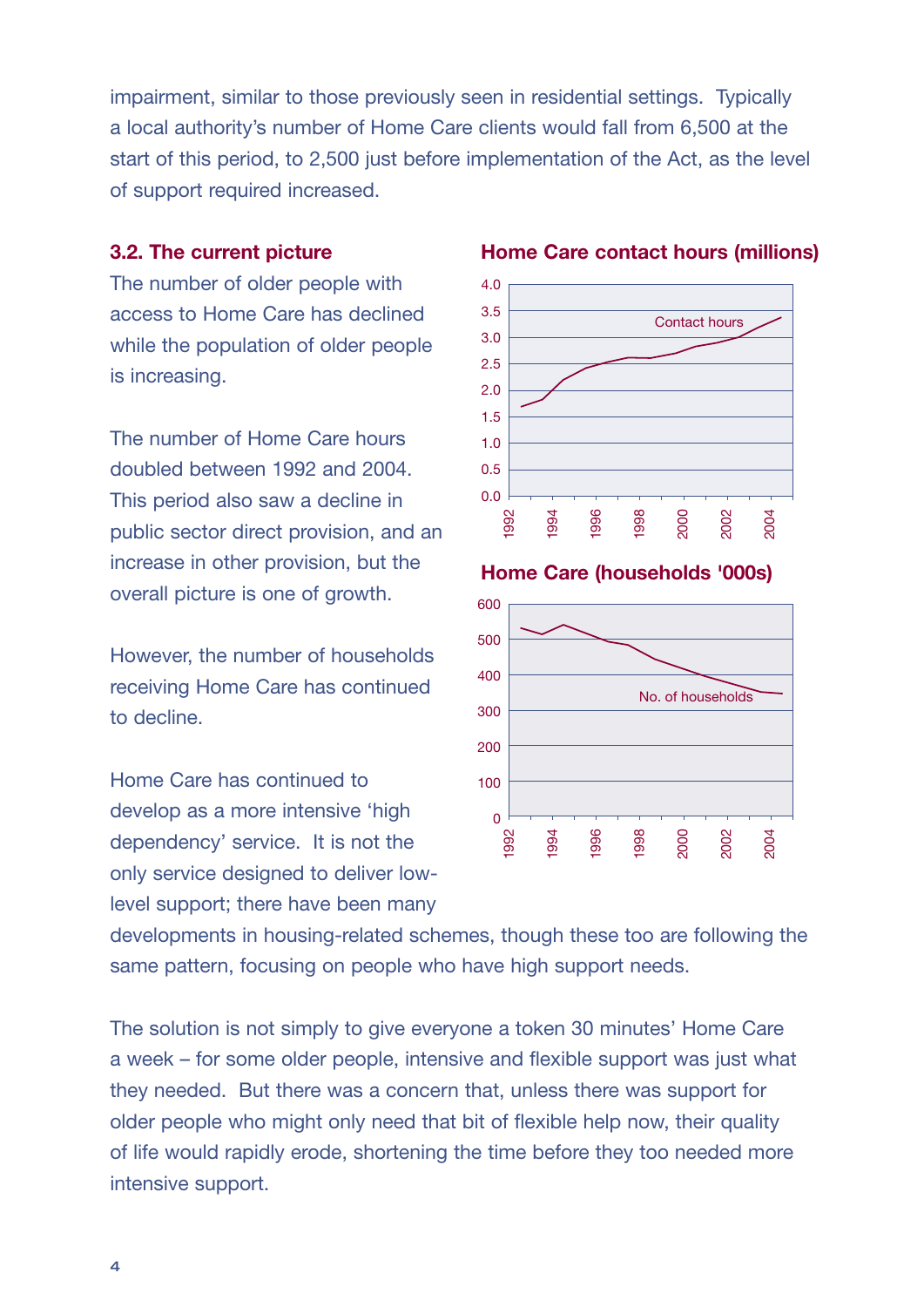# **4. THE INQUIRY DISCUSSIONS: FROM PROBLEM DEFINITION TO SOLUTIONS**

The Inquiry Group started its investigation into the changes in the size of the older population and the current state of policy and practice in September 2004.

The final report contains chapters on: demographics, health and social care use; research and findings about the types of support that older people valued; a policy context; information on grants available for 'that bit of help'; examples of good design and of valued services, ranging from voluntary schemes supported by older people to examples of good practice in supermarkets.

#### **Themes that older people considered important:**

- comfortable and secure homes
- an adequate income
- safe neighbourhoods
- the ability to get out and about
- friendships
- learning and leisure
- keeping active and healthy
- good, relevant information

The wording may be different but it is notable how similar these themes are to disabled people's views on independent living.

## **4.1. Identifying best practice – a Baker's Dozen**

The Inquiry Group considered many services in the context of the above themes and prioritised the ones that best reflected the needs of older people. The range of good ideas was eventually distilled down to the following "Baker's Dozen" to be further explored.

**Handy Help:** this section of Trafford Care and Repair is a local charitable trust providing help with small repairs around the house. Handy Help is funded by grants from the business sector and carried out 402 small jobs during 2003/2004. There is a charge of £10 per visit and the user also pays for materials (which can be bought at cost through Handy Help).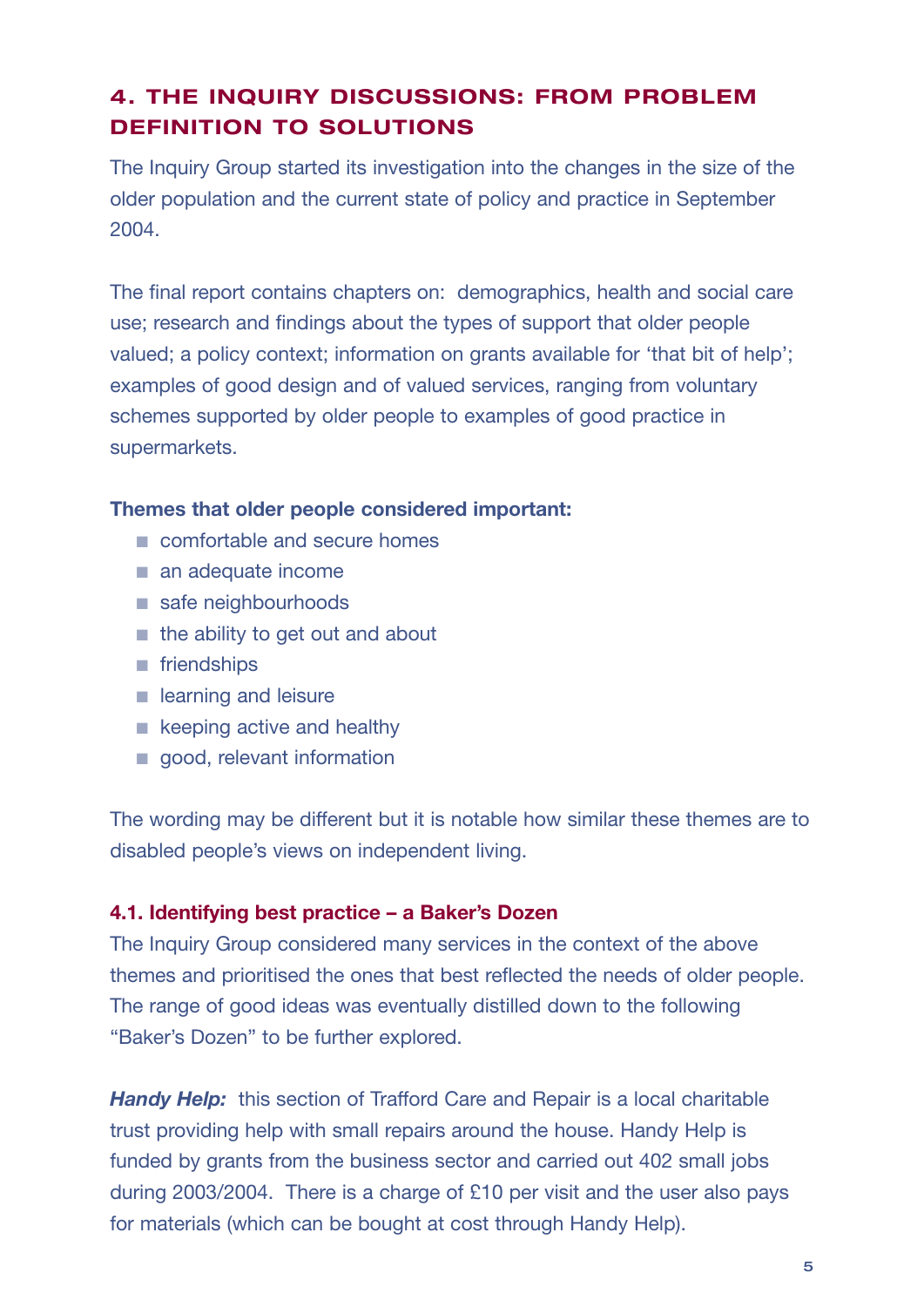*Welcome Home:* volunteers help people returning from hospital – for example, by doing the shopping, or giving them a lift home. They also help them to settle back at home by tidying up, putting the heating on, sorting post, etc. No charge is made for this.

**Help at Home:** services including cleaning, ironing, accompanied shopping, collecting pensions, etc. Help at Home aims to provide the same worker at the same time each week. Users pay £8.25 an hour for domestic support. The Gardening and Home Maintenance Service was re-launched in March 2004. Users pay £12.50 an hour for this.

**Primary Night Care:** staff 'pop in' to people in their own homes during the night – for example, helping with toileting, medication, or to check all is well. Most visits are planned but staff can respond to emergencies. People can be supported through the night if the usual carer is taken ill. Users are charged for routine night visits but not for emergency calls.

**Befriending Service:** provides companionship and support through regular visits. Befrienders have undertaken training, are CRB-checked and are supported by the Community Volunteer Service. Volunteers also provide a phone buddy service.

**Sole Mates:** provide a footbath and a foot massage for people over 50 who cannot cut their own nails safely. The same volunteer visits each time. The charge is £3.50 a visit plus a one-off charge of £10 for their nail-clippers.

**Cinnamon Trust:** a national charity helping older or terminally ill people care for their pets. They provide help by walking and grooming dogs, taking pets to the vet, cleaning cages or short-term fostering. Life-long fostering can also be arranged.

**Digging Deep:** this scheme involves older people teaching school children how to grow vegetables in school-based allotments. Volunteer older people tend to stay working with the school.

**RISE:** a community outreach project to 'Reach the Isolated Elderly'. It provides transport to people to attend the REGENERATE.com lunch clubs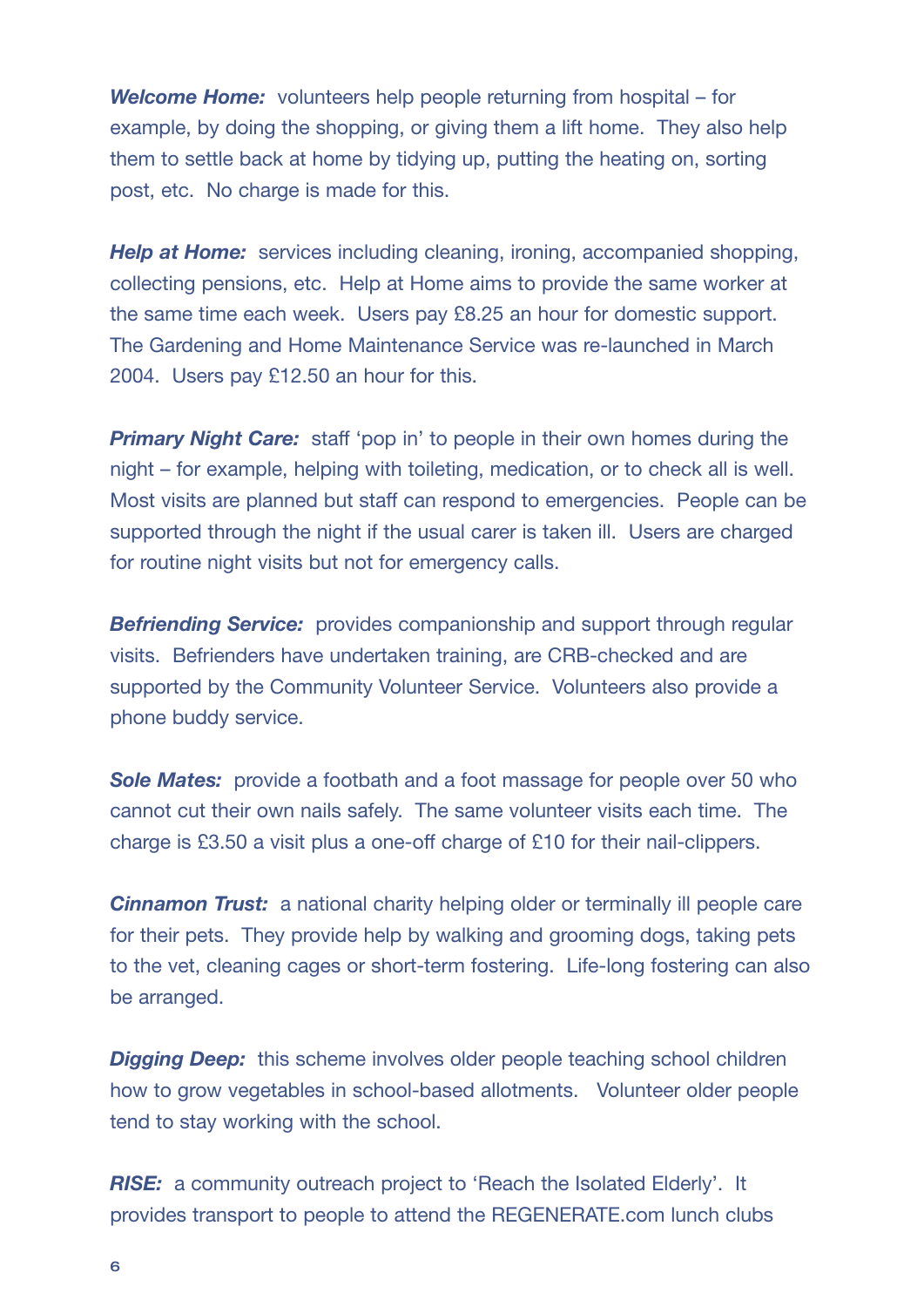four days a week. It also provides transport to take part in outings and other activities. There is an optional £10 membership and a £3 charge for eating at the lunch club.

*SMILE:* this scheme (in Windsor and Maidenhead) aims to increase older people's access to exercise and leisure opportunities. Other activities included Home Workout, Half Century Club, postural stability sessions, walking clubs and Health MOTs.

*Activity and Social Centre:* run by the Wimbledon Guild, this provides the focus for older people's support. It has its own transport and holds a range of classes, from computing to art.

*Keeping in Touch:* a service based in Malton and Norton for people with a visual impairment. Support is available for practical tasks (not personal care), such as shopping for colour-matched clothes, labelling food, filling in forms, reading letters or accompanying people. There is a small membership fee.

*Supermarkets and Retail Stores - an ideal:* a number of supermarkets took part in a small study looking at approaches that made shopping accessible for older people. This looked at seating, restaurant facilities, different approaches to delivery services, provision of information and advice, connecting services, storage for packages and "smart trolleys", as well as ramps.

#### **4.2. Has the Baker's Dozen made a difference?**

The feedback from the Baker's Dozen has been very positive. Some comments point to savings downstream in more acute services; most are similar to: *"I could not manage without it"; "I wouldn't get out if it wasn't for RISE ... I get to see places rather than just my four walls."*

# **5. INVOLVING OLDER PEOPLE IN POLICY, PLANNING AND PRACTICE**

A key element of the Inquiry has been the central involvement of older people in identifying issues of quality, giving prominence to their messages about unmet need, of prioritising valued service approaches according to older people's criteria, and of doing all of this in partnership with other stakeholders.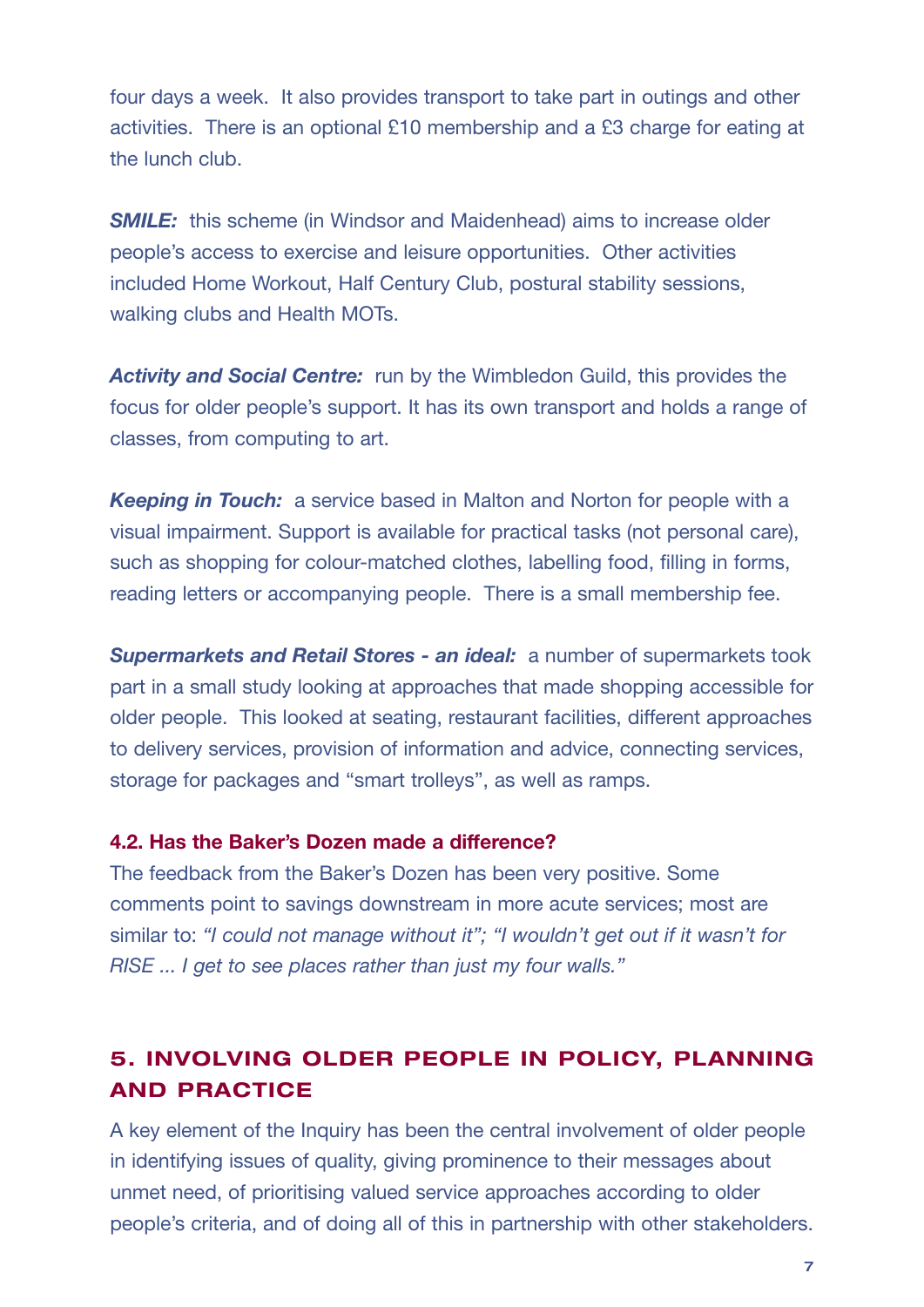This process is outlined in more detail in the final report, partly as a way of verifying that the priorities are grounded in older people's own experiences and partly as an example for national and local approaches to involving older people.

The Baker's Dozen should not be followed slavishly. Some areas may already have such schemes in place; and some schemes may not reflect immediate local priorities.

**The central message for local planning of services is that local planners should engage with older people in their area about shaping services.**

# **6. KEY MESSAGES**

#### **6.1. For Government**

- Current developments are encouraging but there is a need to look at the support that older people require for "that little bit of help" in addition to the more intensive support. Preventive strategies will probably have some savings and benefits for more intensive services. Nevertheless, new services will certainly require new money.
- Many of the initiatives identified are time-limited, often vulnerable to cutbacks in local government finance. There is a need to fund the approaches outlined in the Inquiry as core services.
- It is important to build from this Inquiry, either piloting new initiatives or being clearer about the outcomes from initiatives like the Baker's Dozen. It is important to link these to, for example, the In Control pilot studies associated with the forthcoming white paper on Adult Social Care. There should be more emphasis on user-defined outcomes and how to support them.

#### **6.2. For local planners and commissioners**

■ It can be difficult to think beyond conventional services. The Baker's Dozen has been costed to facilitate discussion. What could your area develop within a budget of £10,000, £100,000 or £500,000?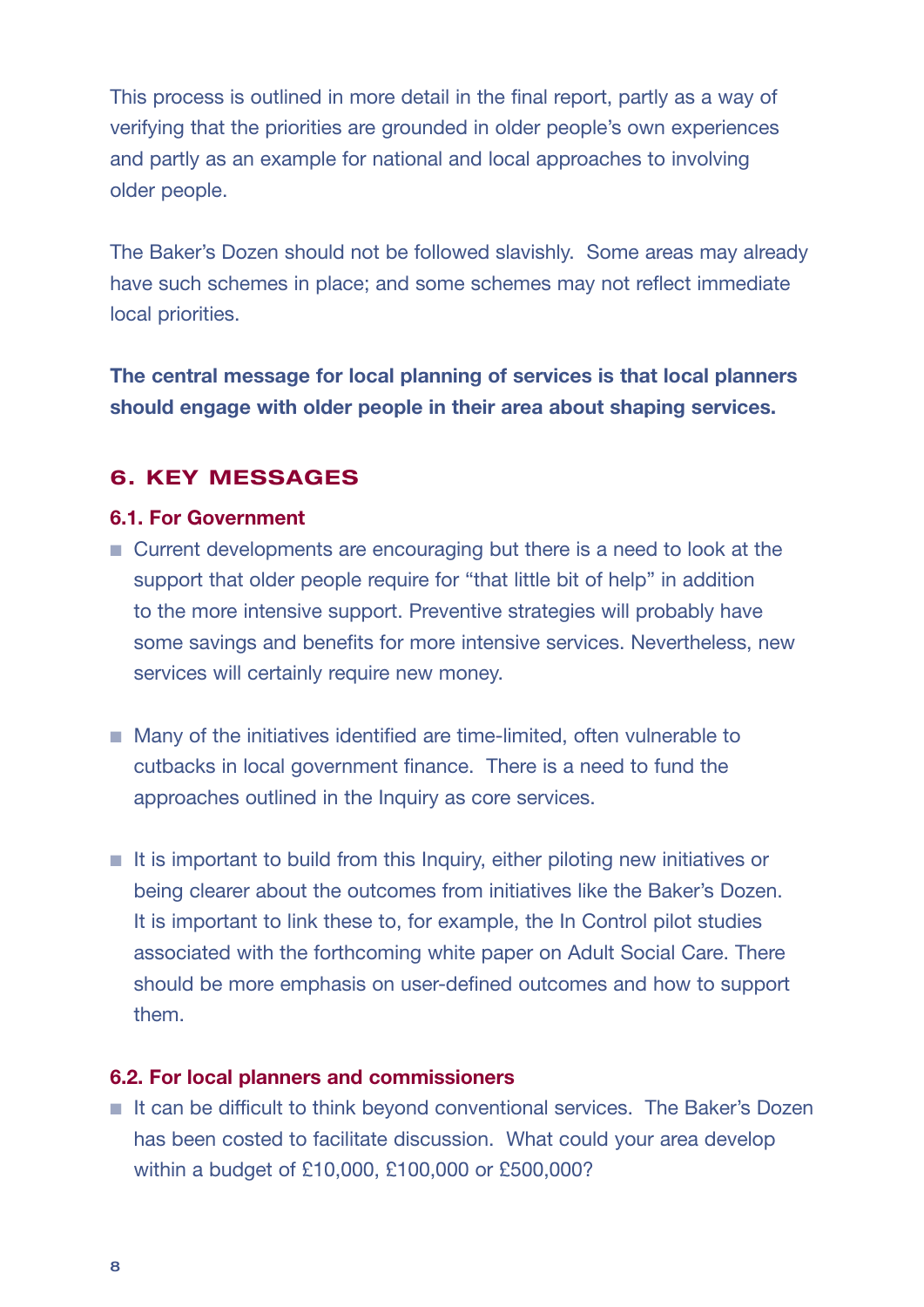- The ranking of the Baker's Dozen is not intended to be prescriptive. Some of this may already be happening and the immediate priority might be actions further down the list.
- The Inquiry (and the Foundation's Older People's Programme) has had a strong direction by – and involvement of – older people. This should encourage local strategies which engage older people at a local level. Would older people in your area agree with these priorities and how could you then involve them in planning a local strategy?
- There is a real risk of confusing cost-minimisation with cost-effectiveness. If the need is to keep a focus on issues of quality, how can older people be involved in defining quality outcomes from the services you purchase or provide?
- Older people are often seen as a problem to be solved. Many of the ideas from the Inquiry have come from, and are run by, older people. There is a need to engage locally with volunteers and like-minded organisations to tap the potential of local communities and community-development approaches.

#### **6.3. For older people**

- There are many examples of older people supporting each other individually and collectively. In fact, older people provide the main means of support for each other. The system depends upon you and there are possibilities of developing older people-led solutions.
- There are gains and losses in old age. Older people have a wealth of knowledge and experience. Older people can form partnerships with others to develop the kind of support that older people value.
- Some of the initiatives may be innovative but there is a danger of services wasting large sums of money if initiatives are not grounded in your knowledge and expertise. It is important for older people to emphasise that they are best placed to tell others what works and what doesn't.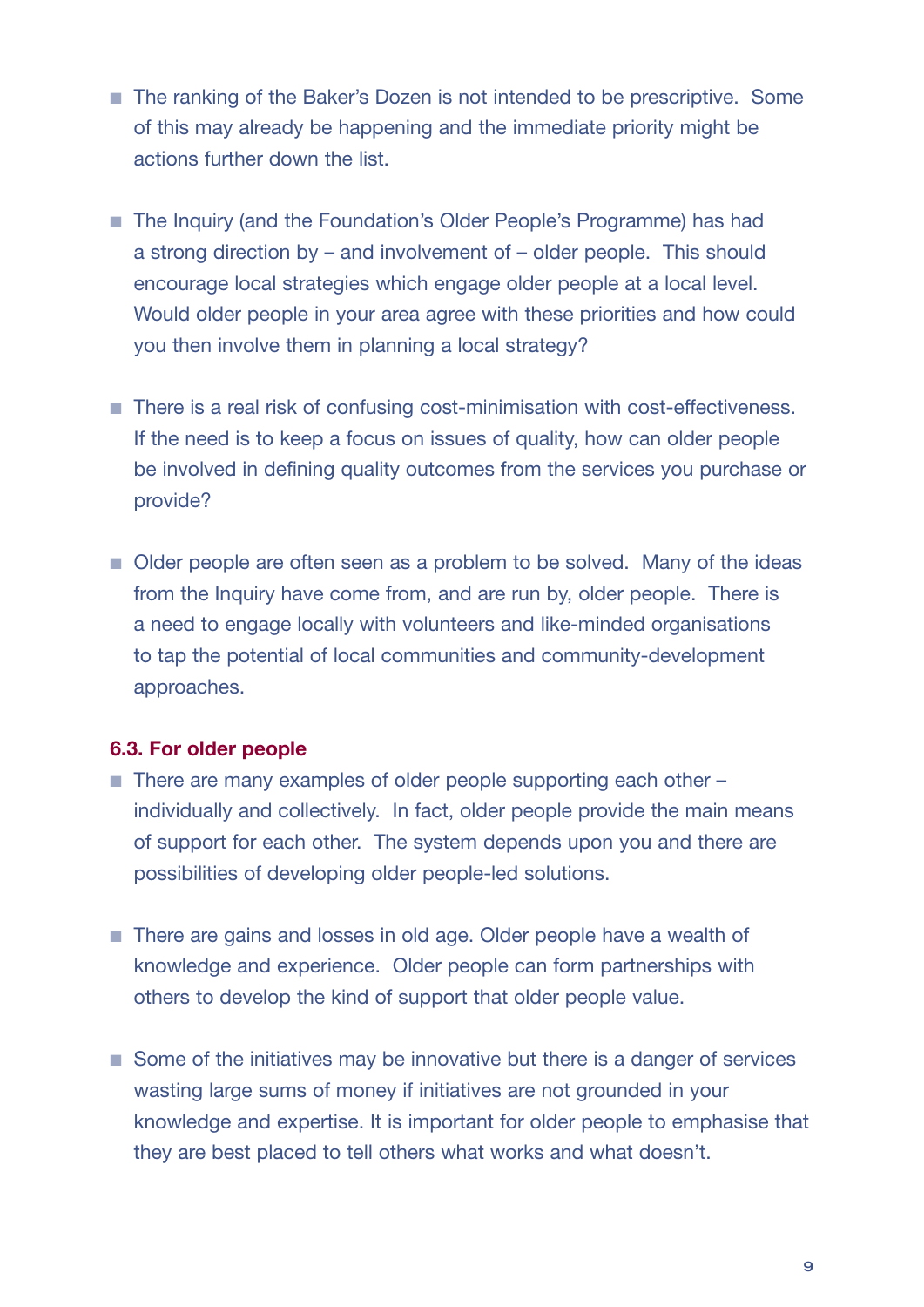#### **6.4. For potential innovators and local schemes**

■ The Baker's Dozen highlights some ideas of what might be developed. In the final report there is also a chapter on other possible solutions. Further investigation of examples elsewhere is needed to inform local developments.

# **7. THE INQUIRY GROUP**

More details of the process of the Inquiry are included in the final report. The membership of the Inquiry Group was:

|                          | Chair – Malcolm Dean<br>Deputy – Stan Davison |                                          |
|--------------------------|-----------------------------------------------|------------------------------------------|
| Older people             | Policy and practice<br>perspectives           | Counsel and care<br>Secretariat; and JRF |
| <b>Vera Bolter</b>       | <b>Jane Carrier</b>                           | Norma Raynes                             |
| Gisela Feldman           | <b>Melanie Henwood</b>                        | <b>Jennifer Beecham</b>                  |
| David Johnson            | <b>Glenys Jones</b>                           | <b>Heather Clark</b>                     |
| <b>Harold Jones</b>      | <b>Catherine Mangan</b>                       | <b>Juliet Crissell</b>                   |
| Ann Macfarlane           | <b>Simon Northmore</b>                        | <b>Kezia Barker</b>                      |
| <b>Imogene Martin</b>    | <b>Tom Owen</b>                               | <b>Yvonne Jones</b>                      |
| <b>Nell McFadden</b>     | <b>Edna Robinson</b>                          | <b>Alex O'Neil</b>                       |
| <b>Dorothy Runnicles</b> | <b>Kenneth Spencer</b>                        |                                          |
| <b>Tom Shephard</b>      |                                               |                                          |
| <b>Brenda Williams</b>   |                                               |                                          |
| <b>Gloria Williams</b>   |                                               |                                          |

#### **This paper was based on the work of the Older People's Inquiry**,

conducted in partnership with older people, academics and policy and practice stakeholders, into the provision of low-level support for older people – 'that little bit of help'. It grew out of the Joseph Rowntree Foundation's Older People's Programme. Defined and directed by older people, this programme looked at the issues around growing older that were important for older people. The paper itself is written by Alex O'Neil, Secretary to the Inquiry.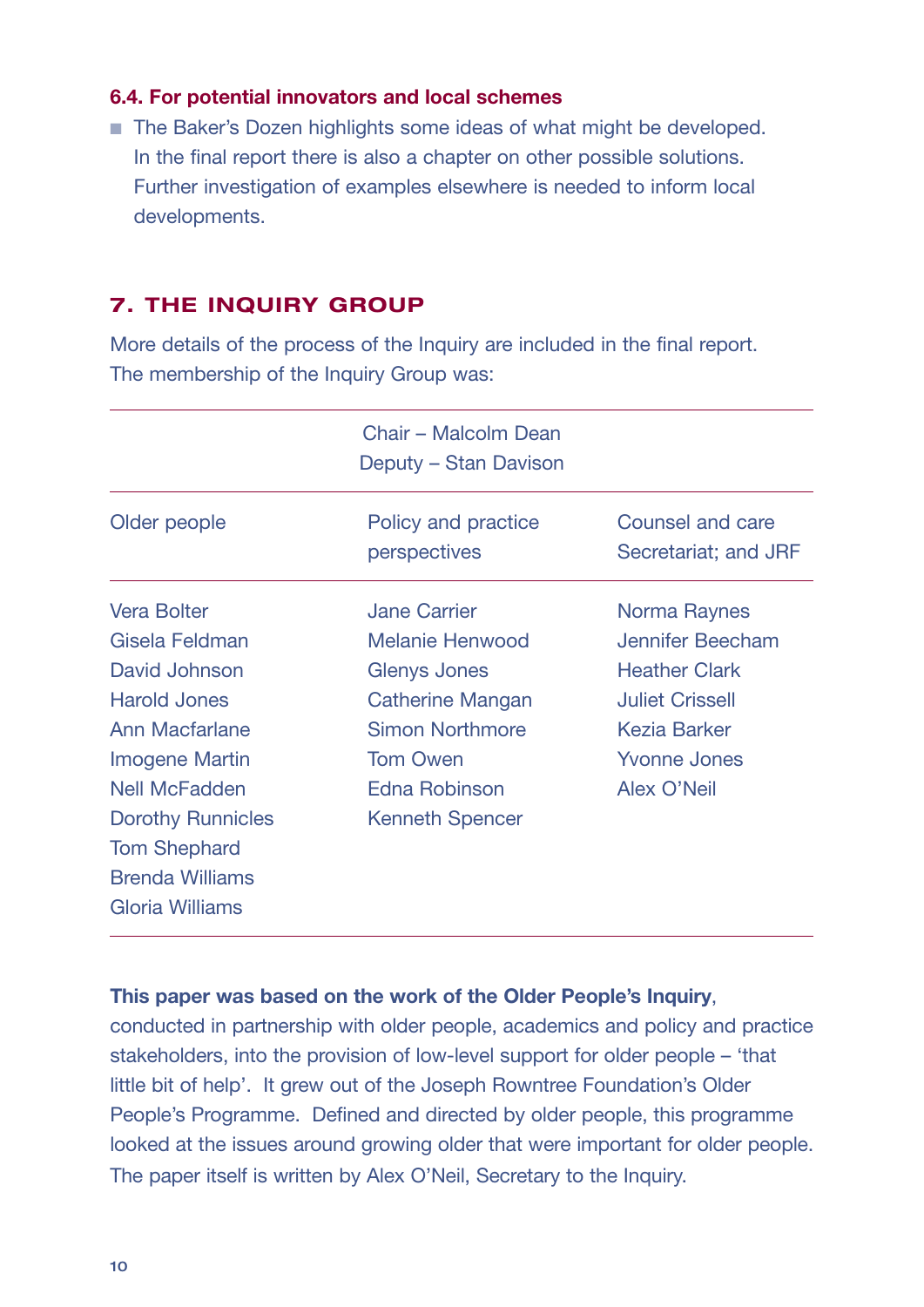# **FURTHER INFORMATION**

The Joseph Rowntree Foundation has published a number of reports based on the Older People's Programme. These reports can be downloaded free of charge from www.jrf.org.uk/bookshop or can be purchased in hard copy by phoning 01904 430033.

# **Information, advice and advocacy for older people: Defining and developing services**

*Andrew Dunning* September 2005

**Older people shaping policy and practice** *Older People's Steering Group* October 2004

# **Building a good life for older people in local communities: The experience of ageing in time and place**

*Mary Godfrey, Jean Townsend and Tracy Denby* October 2004

**Does money matter? Older people's views of their monetary resources** *Glenda Cook, Jan Reed, Susan Childs and Amanda Hall* January 2004

# **Older people doing it for themselves: Accessing information, advice and advocacy**

*Laurie Kerr and Vivien Kerr* November 2003

# **Intermediate care: What do we know about older people's experiences?** *Alison Petch* September 2003

**'Getting old is not for cowards': Comfortable, healthy ageing** *Jan Reed, Glenda Cook, Susan Childs and Amanda Hall* September 2003

**Are you listening? Current practice in information, advice and advocacy services for older people**

*Pat Margiotta, Norma Raynes, Dimitri Pagidas, John Lawson and Bogusia Temple* August 2003